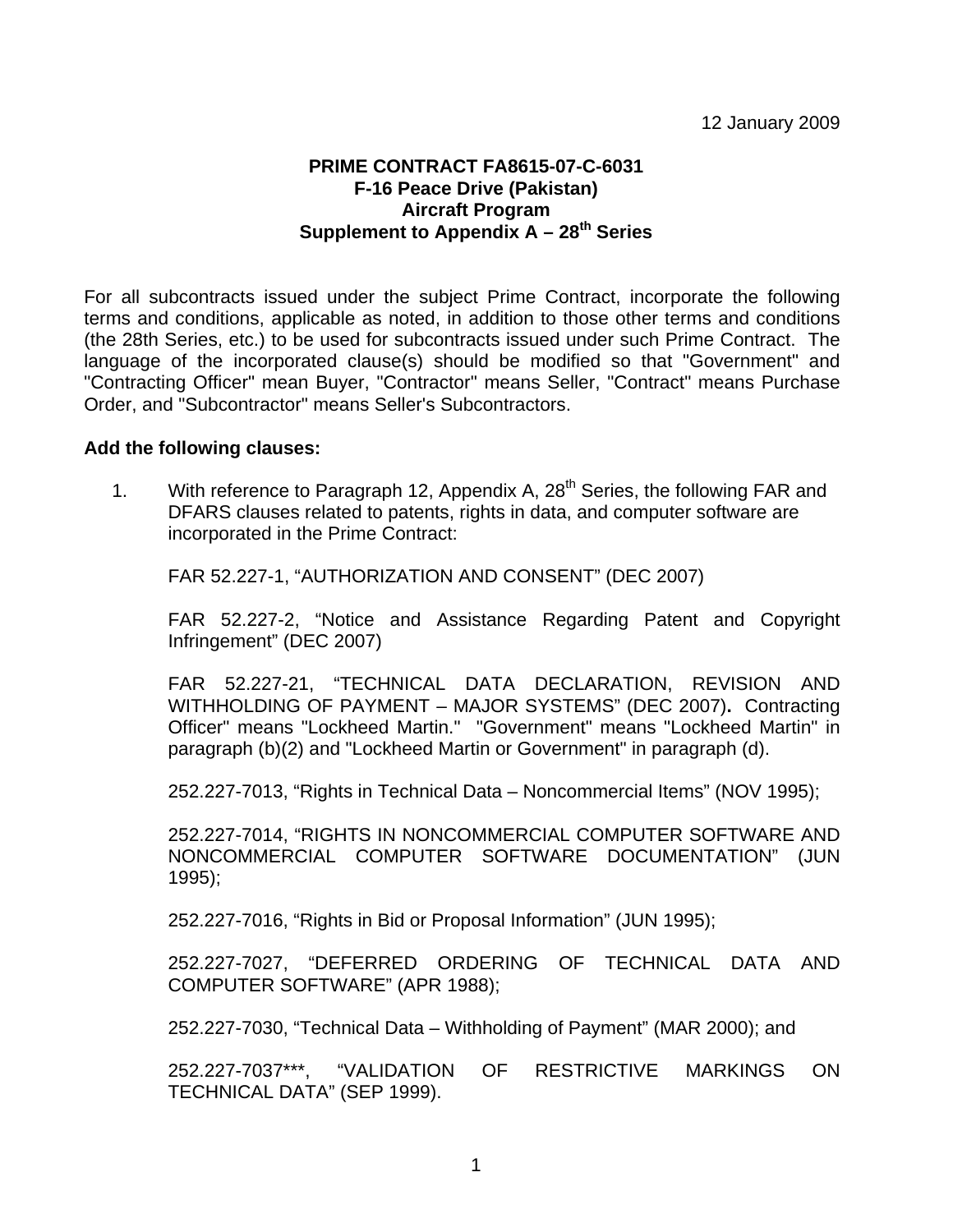2. Add the following DFARS clauses:

DFARS 252.225-7027, "RESTRICTION ON CONTINGENT FEES FOR FOREIGN MILITARY SALES" (APR 2003). For purposes of subparagraph (b)(1), Countries listed in the Prime Contract are the following: Pakistan.

DFARS 252.225-7043, "ANTITERRORISM/FORCE PROTECTION FOR DEFENSE CONTRACTORS OUTSIDE THE UNITED STATES" (March 2006). Paragraph (d): information and guidance pertaining to DoD antiterrorism/force protection can be obtained from HQ AFSFC/CFPT: telephone DSN 473- 0927/0928 or commercial (214) 671-0927/0928.

DFARS 252.246-7000, "MATERIAL INSPECTION AND RECEIVING REPORT" (MAR 2003).

3. Add the following AFMC and AFFARS clauses:

AFMC 5352.227-9000 "EXPORT-CONTROLLED DATA RESTRICTIONS (AFMC)" (JUL 1997):

"CO" means "Buyer"

- (a) For purposes of this clause,
	- (1) Foreign person is any person who is not a citizen or national of the U.S. or lawfully admitted to the U.S. for permanent residence under the Immigration and Nationality Act, and includes foreign corporations, international organizations, and foreign governments;
	- (2) Foreign representative is anyone, regardless of nationality or citizenship, acting as an agent, representative, official, or employee of a foreign government, a foreign-owned or influenced firm, corporation or person;
	- (3) Foreign sources are those sources (vendors, subcontracts, and suppliers) owned and controlled be a foreign person.
- (b) The Contractor shall place a clause in subcontracts containing appropriate export control restrictions, set forth in this clause.
- (c) Nothing in this clause waives any requirement imposed by any other U.S. Government agency with respect to employment of foreign nationals or export controlled data and information.
- (d) Equipment and technical data generated or delivered under this contract are controlled by the International Traffic and Arms Regulation (ITAR), 22 CFR Sections 121 through 128. An export license is required before assigning any foreign source to perform work under this contract or before granting access to foreign persons to any equipment and technical data generated or